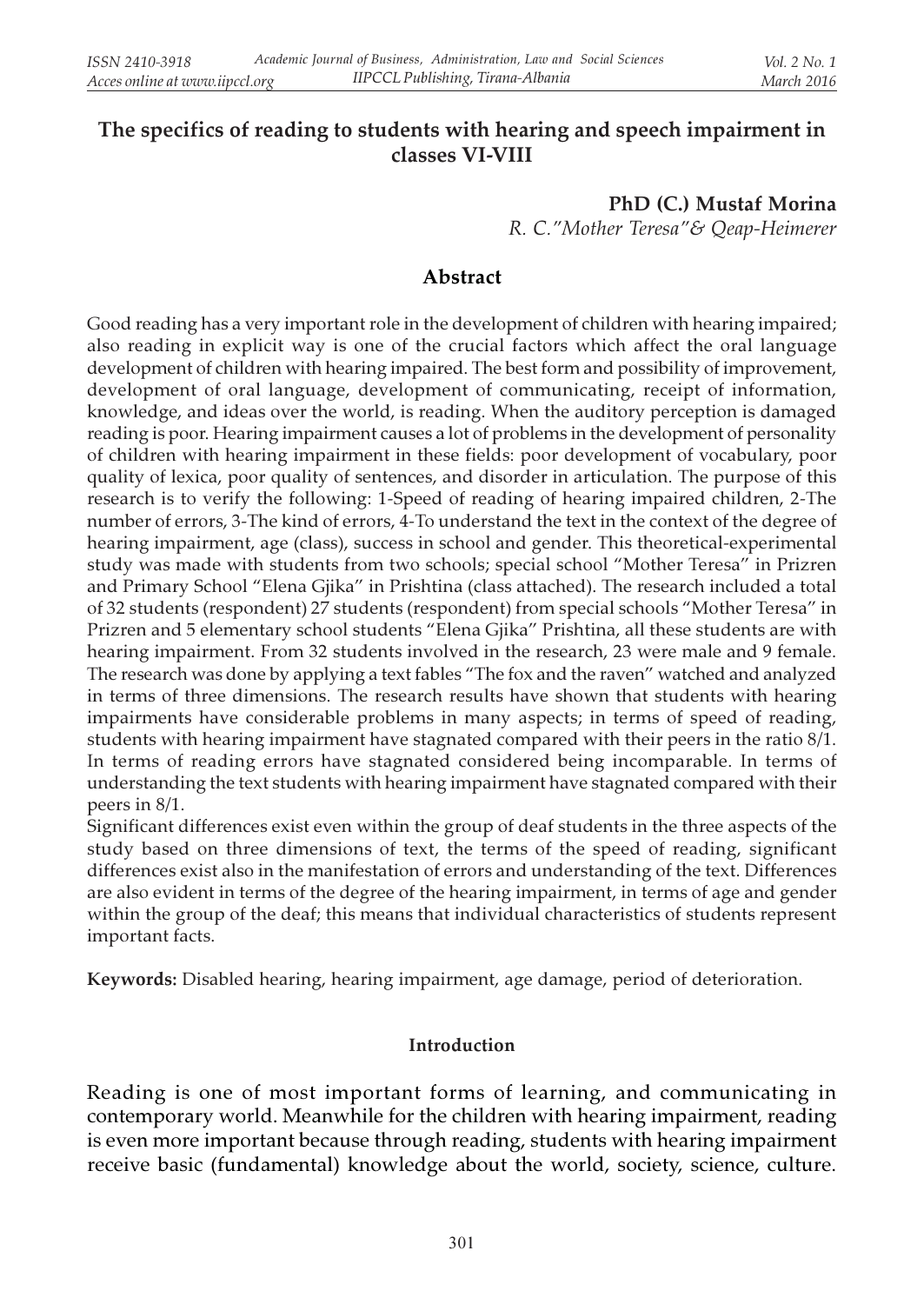Through reading unvoiced children come with the best possible way in contact with the world. Reading for children with hearing impairment constitutes a crucial issue, in the aspect of development of understanding language concepts skills, and development of ability of speech.

Reading process, characteristics, forms, coding and decoding of letters, sounds, syllables, words, sentences and periods are only some of the difficulties that every child with hearing impairment is faced during learning and reading process. According to Woodworth (1950, 29), "Good reading is conditioned from good hearing than from good sighting". Visual aspect show low positive correlation of essence of reading, acoustic element in reading process is more significant in rhythm, accent, melody and articulation.

#### 1. Reading, definition and elements

Reading in the simplest sense of the word means recognition of characters in printed and written form, correct pronunciation of letters, understanding the coherence of letters, syllables, words, sentence and periods, understanding and articulating (linguistic meaning).

Reading is also awareness of the meaning of the relation of any symbol or entire system of linguistic symbols as well as understanding of meaning, message (psychological meaning). Reading as a process entails textual understanding and in this way creates the meaning of letters, signs, symbols, rhythm, melodies, syllables, intonations, words and sentences (pedagogical meaning). According to (Goodman & Niles, 1971, 11), "Reading is a psycho-linguistic process that greatly influences the interaction between language comprehension and expression". Reading is a dynamic psycho-linguistic process through which the reader takes the message from the characters written in graphical form." (Goodman, 1971, 12). The reading process for hearing impairment students is a more complicated process that requires a different approach, dedication and intense activity in feedback.

Visual perception of characters (grapheme), auditory perception of characters (phoneme), emphasizing letters (articulation) are only some of the challenges, problems that a student with hearing impairment is faced with. Naturally reading process is a very complex process, while for student with hearing impairment, reading is not only difficult because of the impossibility of communication with the social environment, but also because of unformed cognitive and linguistic base. The Basic elements that affect in the reading process are: Visual analyzer (form, size, clarity, depth, colour, similarity of letter, symbol), Auditory analyzer (emphasis, intonation, melody, auditory colour of letter, phenomena, syllables, words and sentences, development of understanding and phonemic and phonological awareness), Speech and language (phoneme and grapheme).

Developing articulation in students with hearing impairment mostly depends on the techniques of visual perception (using mirror, hand under chin, lip reading etc) than cognitive or auditory technique, because those bases are not developed, especially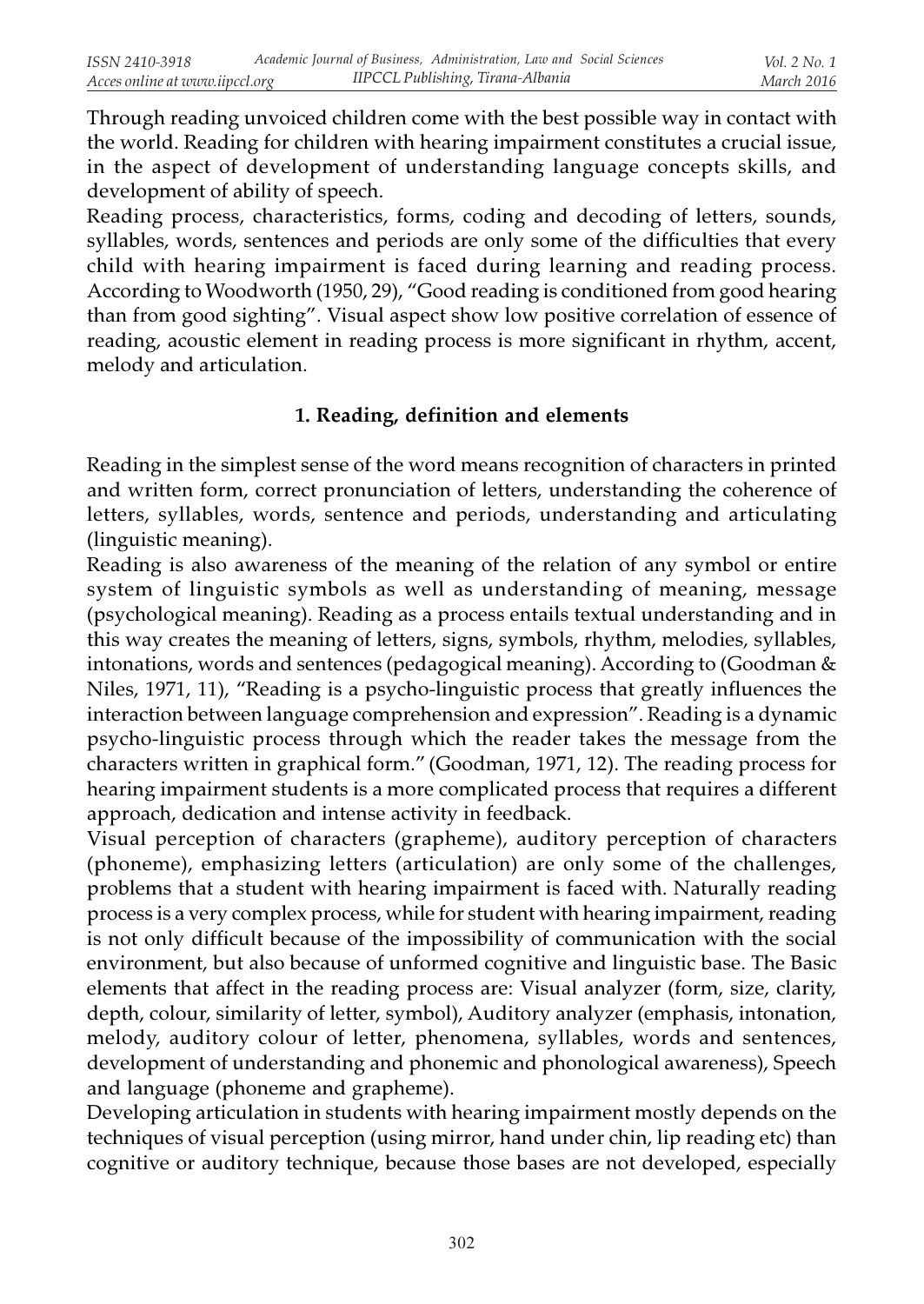psycho-linguistic basis is low developed. Therefore we can fairly conclude that reading is an integration process between visual perceptions of letters, speaking organs (auditory perception, under the auditory analyzer control).

## 1.2. Reading of students with hearing impairment

The ways of linguistic developments and reading of children with hearing impairment are different from the ways of development of reading of children with normal development. Development of reading and language of children with hearing impairment is specific, transversal (indirect) from the normal and natural development. Irregular development in the childhood phase makes impossible the creation of linguistic base for children with hearing impairment. As a result of hearing damage this category of children has a deficit in the development of cognitive abilities, linguistic, learning and reading. From a very large number of researches who have contributed with the researches of reading of children with hearing impairment, we will highlight, (Pinter & Patterson, 1916, 21), in researching with children with hearing impairment of age 14 to 16 years old. They reached to the conclusion that children of this category reached results at the same level as a normal 7 years old child in normal school.

National rate of reading speed of children with hearing impairment in USA was given by (Wrightston, Arnow & Moskowitz, 1963, 46). They tested 5307 students with hearing impairment of age 10 to 16 years, and came to the result, that children with hearing impairment need up to 5 years to improve, to upgrade reading according to their peers with normal development. This means that the difference between children with normal development and children with hearing impairment is 5/1.

One more explicit research was made by (Di Francesca, 1972, 51), with 17000 students of age 6 to 21 years old, with a chosen subtext (Stanford Achievement Test). She came to the conclusion, that children with hearing impairment for one academic year have managed to internalize 20% compared to their peers with normal hearing. In some researches done by the Sector for Demographic Studies (Trybus & Karchmer, 1977, 73), it was concluded that the equivalent success of reading for persons with hearing impairment reaches the level of a student of IV and V grade (class) of regular elementary school.

In a research done from (Brimerit, 1972, 23), who underwent a research with 467 students of England and Wales of age 15 – 16 years old, which was quoted by (Konrad, 1979, 33), ascertained that students with hearing impairment of age 15-16 old had reading capabilities of a 9 year old student of normal schools. But better results have shown researches done in Denmark, Sweden and New Zealand. Equivalence was that 16 year old children with hearing impairment have reading capabilities of 10 years old normal children.

 According to (Mykelbust, 1960, 31), children with hearing impairment have stagnated compared with their peers, the difference is evident in the statistical records for all age groups and both sexes. The degree of stagnation according to (Mykelbust, 1960, 20), increases from year to year, whereas to their peers with hearing capabilities there is an opposite tendency. Students with hearing impairment at the age of 9 year old have reached the standard scale 3.21, whereas their peers without hearing impairment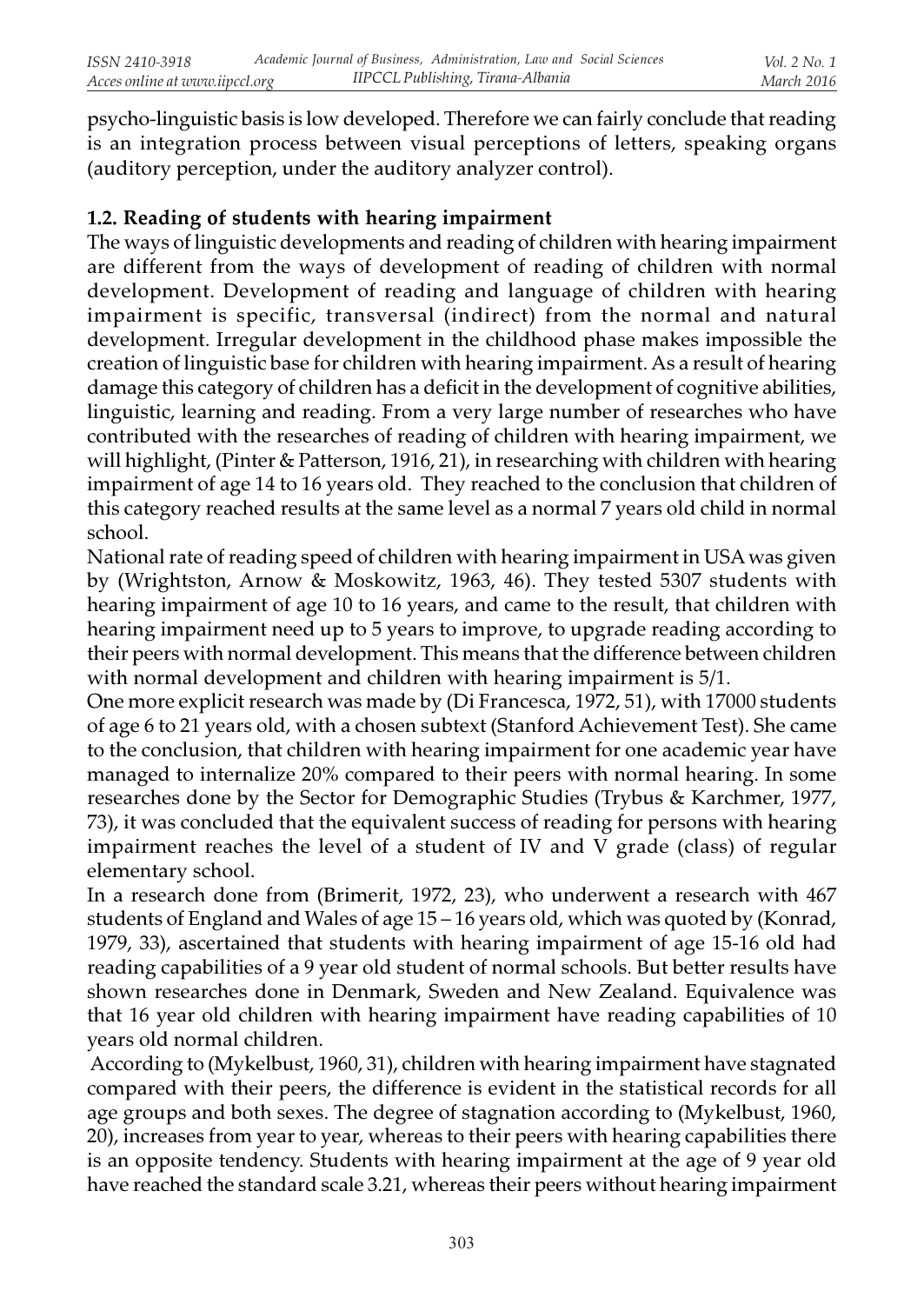have reached 21.37. Students at the age of 15 with hearing impairment have reached the average 11.32, whereas their peers without hearing impairment have reached 63.30. The overall improvement for deaf students was 8.11 meanwhile for students who can hear 41.93. Based in researches that we refer we can conclude that students with hearing impairment have a very slow progress in the reading process.

The basic aim of this research is to define the ratio between reading, speed of reading, errors in reading and understanding of reading of students with hearing impairment.

# 3. Scientific Finding

## 3.1. Speed of reading

Essential stagnation of children with hearing impairment, comes as a result of hearing damage, then traditional education system, fragmentary curriculum (unmodified according to the needs and acceptance opportunities), inadequate methods, old strategies, the absence of visual aids, the absence of technical auxiliary tools and many other factors. The structure of hearing damage of 32 students (Respondents) gave these results: With total hearing damage 15.62% (or 5 students), with serious hearing damage 31.25% (or 10 students), with medium hearing damage 25% (or 8 students) while with slight hearing damage 28.12 % (or 9 students).

## The speed of reading in seconds



## Graph 1. Arithmetic Presentation for speed of reading by classes

Students who participated in the research about reading speed, on reading tests have given these results in reading speed. Students of VI grade, 103 words in the first test they read in an average of 199.05 seconds, meanwhile in the second test 6 months later, they read 103 words with an average of 191.58 seconds. The difference in advancement in reading from the first test to the second one is of an average of 7.92 seconds. Students of VII grade read in the first test 103 words with an average time of 176.65 seconds, meanwhile in the second one they read 103 words and spent 171.79 seconds. The difference in the advancement of reading from the first test to the second one is of an average of 4.86 seconds. Students of VIII grade in first test read 103 words with an average of 141.15 seconds; meanwhile in the second one they read 103 words for 135.48 seconds. The difference in advancement in reading speed from the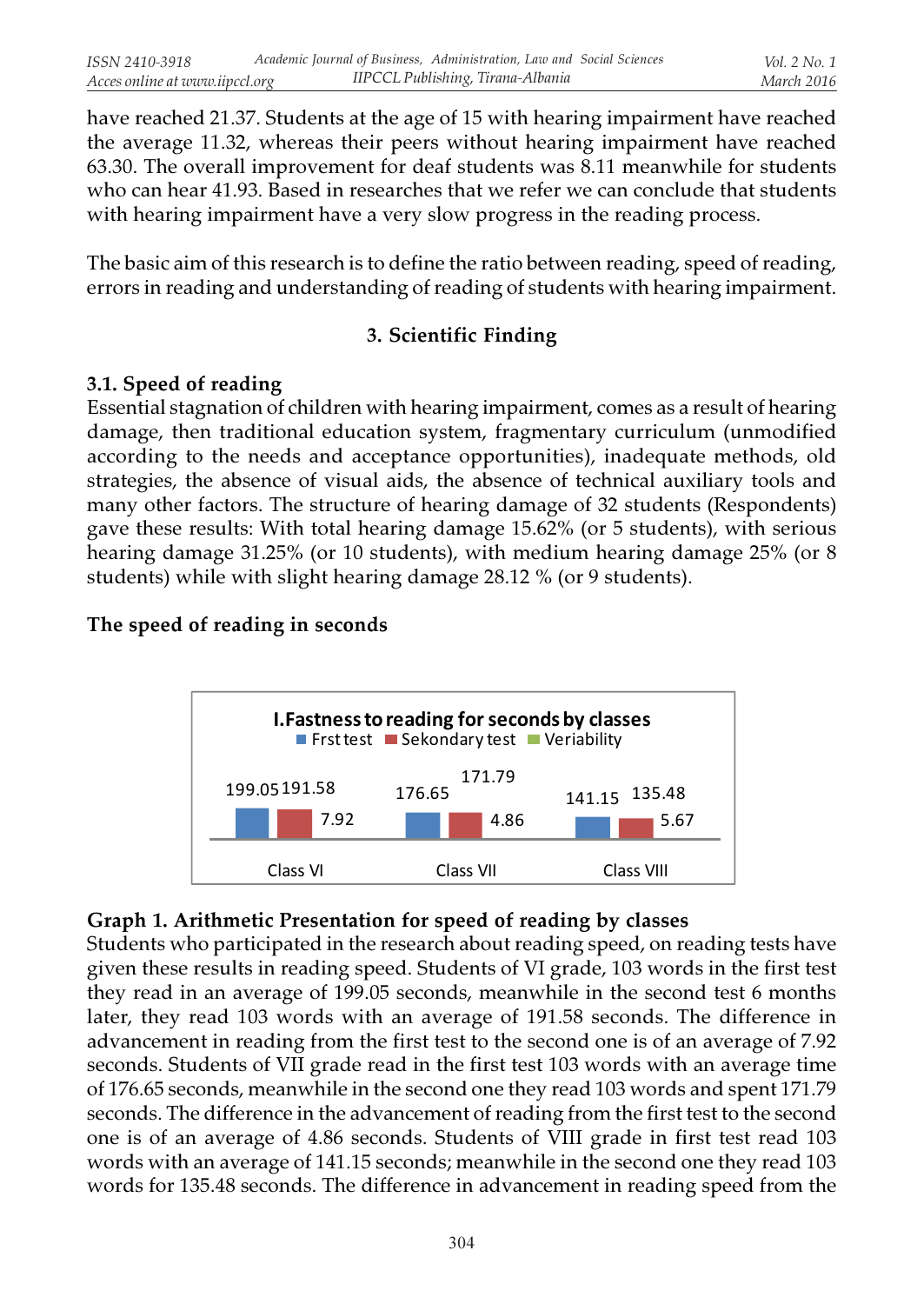## first test to the second one is of an average of 5.67 seconds. The speed of reading in seconds



## Graph. No. 2 reading speed for a word-by classes

The average of reading one word for the students of VI grade in the first test is 1.71 seconds; meanwhile in the second test is 1.66 seconds. Students of VII grade read one word in the first test read for 1.37 seconds, meanwhile in the second one, they read one word in 1.31 seconds. Students of VIII grade in the first test read one word for an average of 1.20 seconds, meanwhile in the second one they read one word for 1.18 seconds. The best individual result was 103 words for 60.91 seconds.



## Graph 3. Graphical Presentation of reading speed arithmetic space under disability that hearing

In the graphic No. 3 we ascertain that hearing damage is one of main causes of slowly progress in reading, respectively on the speed of reading. We have split the respondents in 4 groups, based on the level of disability of hearing. In the first group there are students with a total disability of hearing over 120 dB. In this group there are 5 students. The speed of reading in this category is at an average as follows: In the first test 103 words this group read in 289.44 seconds, meanwhile in the second one 103 words were read at 238.31 seconds. Progress in the second test is of 51.15 second. In the second group there are students with hearing damage from 71 to 91 dB. In this group 10 students were tested, with the results of 217.77 seconds for 103 words, meanwhile in the second one 103 words were read in 217.33 seconds in average. In the third group there were children with medium hearing impairment up to 56-70 dB, in this group 8 students were tested. The speed of reading of this group in the first test was of an average of 175.83 seconds for 103 words, meanwhile in the second one after six months, 103 words were read in 175.68 seconds. In the fourth group with 9 students there were students with a slight hearing damage between 41-55 dB.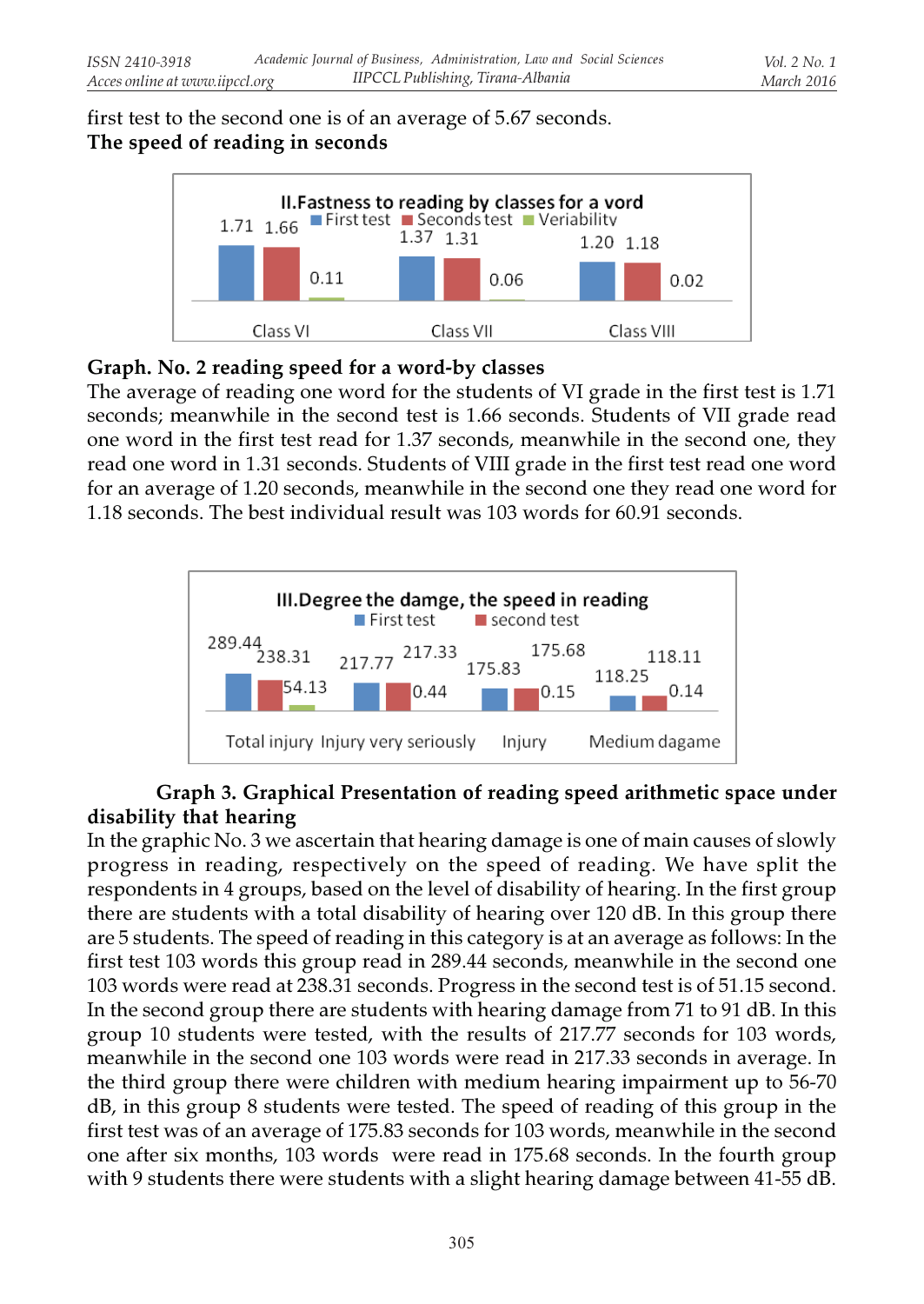The speed of reading in the first test was 103 words for 118.25 seconds, meanwhile in the second one 103 words were read for 118.11 seconds. The speed of reading in seconds



## Graph No. 4 Success of students in school and reading speed

In Graph No. 4 is presented the success of students in the language subject, and speed of reading based in success at school. Students were separated in 4 groups. In the first group there were students with excellent success (six students), in the second group there were students with very good success (seven students), in the third group there were students with good success (ten students) and in the fourth group there were students with sufficient success (nine students). Students with an excellent success in the first test read 103 words with an average of 110.25 seconds; meanwhile in the second test 103 words were read with an average of 107.11 seconds. Students of the second group read 103 words and an average of 170.83 seconds; meanwhile in the second one they read 103 word with an average of 168.30 seconds. Students of the third group read 103 words in 207.35 seconds in the first test; meanwhile in the second one they read 103 words with an average of 205.10 seconds. Students of the fourth group read 103 words in the first test for 280.10 seconds; meanwhile in the second one they read 103 words for 275.80 seconds. The differences in the speed of reading from the first test to the second one, held six months later is as follows: excellent students have progressed in the speed of reading from the first test to the second one by 6.86 seconds. Whereas students with sufficient success have progressed in the speed of reading from the first one with 4.03 seconds. The average reading rate of students with good hearing is 3-4 words per second. Whereas excellent students with hearing impairment read one word for 1.038 seconds, meanwhile students with sufficient success read one word for 2.67 seconds. This shows the stagnation between students with hearing impairment compared to students with good hearing. Students with hearing impairment with excellent success in school have stagnated in reading compared to the students with good hearing by 5.52 seconds per word; meanwhile students with hearing impairment with sufficient success at school have stagnated in reading compared to the students with good hearing by 10.68 seconds per word.

## Number of errors in 30 words

# Graph No 5- graphic indicator (speed in reading by gender)

In graph No. 5 are shown the results of the speed of reading separated by sexes. 23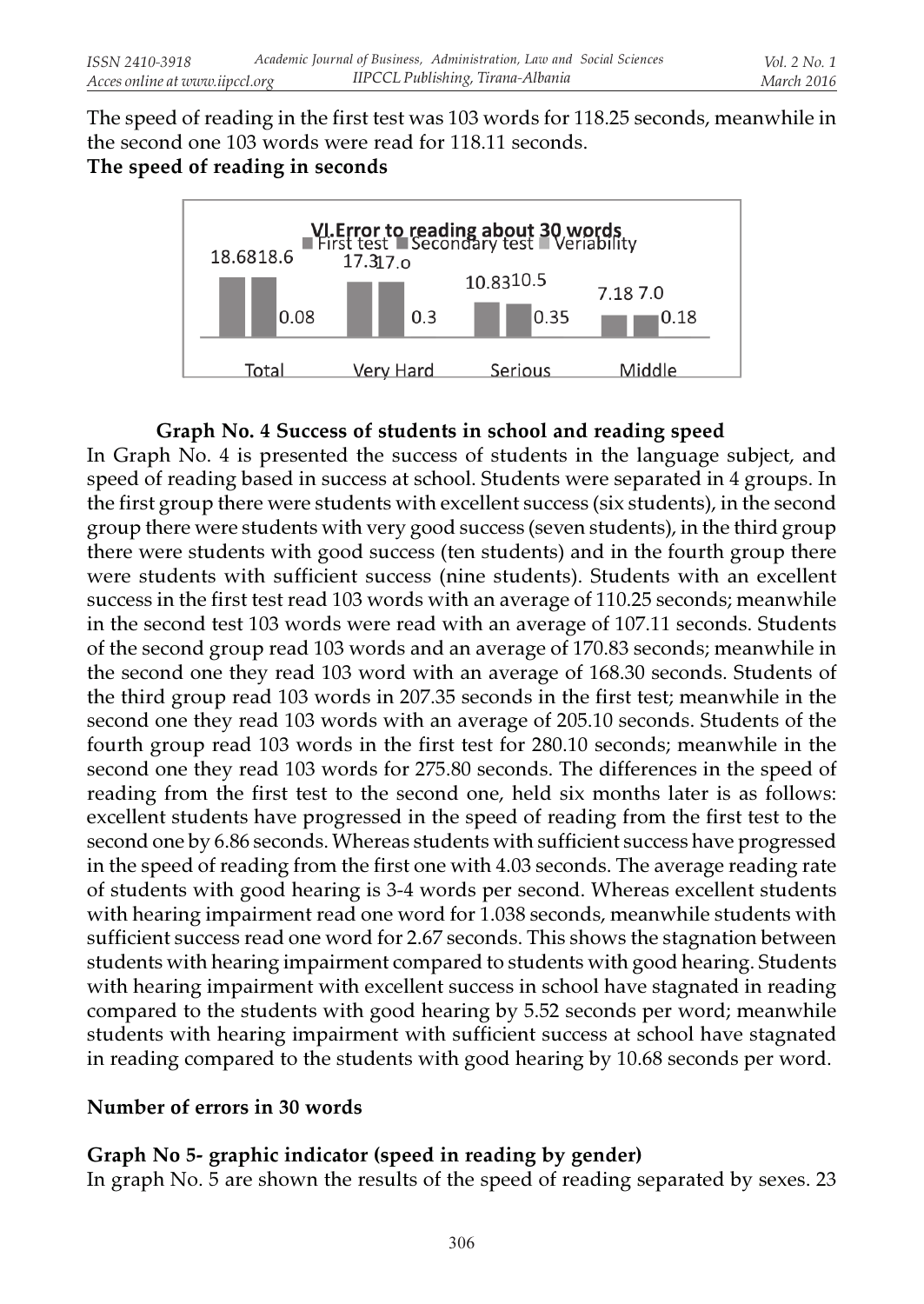Male students and 9 female students were tested. In the first test, male students read 103 words with an average of 194.49 seconds; meanwhile in the second one they read 103 words with an average of 187.09 seconds. The difference between the first and second test is 7.40 seconds. Whereas female students read 103 words in the first test in 180.25 seconds, meanwhile in the second test they read 103 words with an average of 180.10 seconds. Female students have reached better results than male students.



## 3.2 Errors during reading

Hearing damage causes many obstacles in the development of reading, speaking, vocabulary, sentence structure, language semantic and phonologic developments.

Number of errors in 30 words '



## Graph 6. The environmental graphic indicator arithmetic (damage to hearing and reading errors)

In graphic No. 6 are presented errors in the reading of students with hearing impairment. The number of errors in reading increases, depending from the degree of hearing disability, correlation with the level of disability of hearing and number of errors. In the first test the number of errors is 18.68 in 30 words, meanwhile the number of errors in the second test is 18.60 errors in 30 words. Students with serious hearing impairment in the first test made 17.30 errors; meanwhile in the second test they made 17.00 errors per 30 words. Students of the third group with medium hearing impairment made 10.83 errors in the first test, meanwhile in the second 10.50 errors and the fourth group of students with the slight hearing impairment made 7.18 errors in the first test, meanwhile in the second 7.00 errors.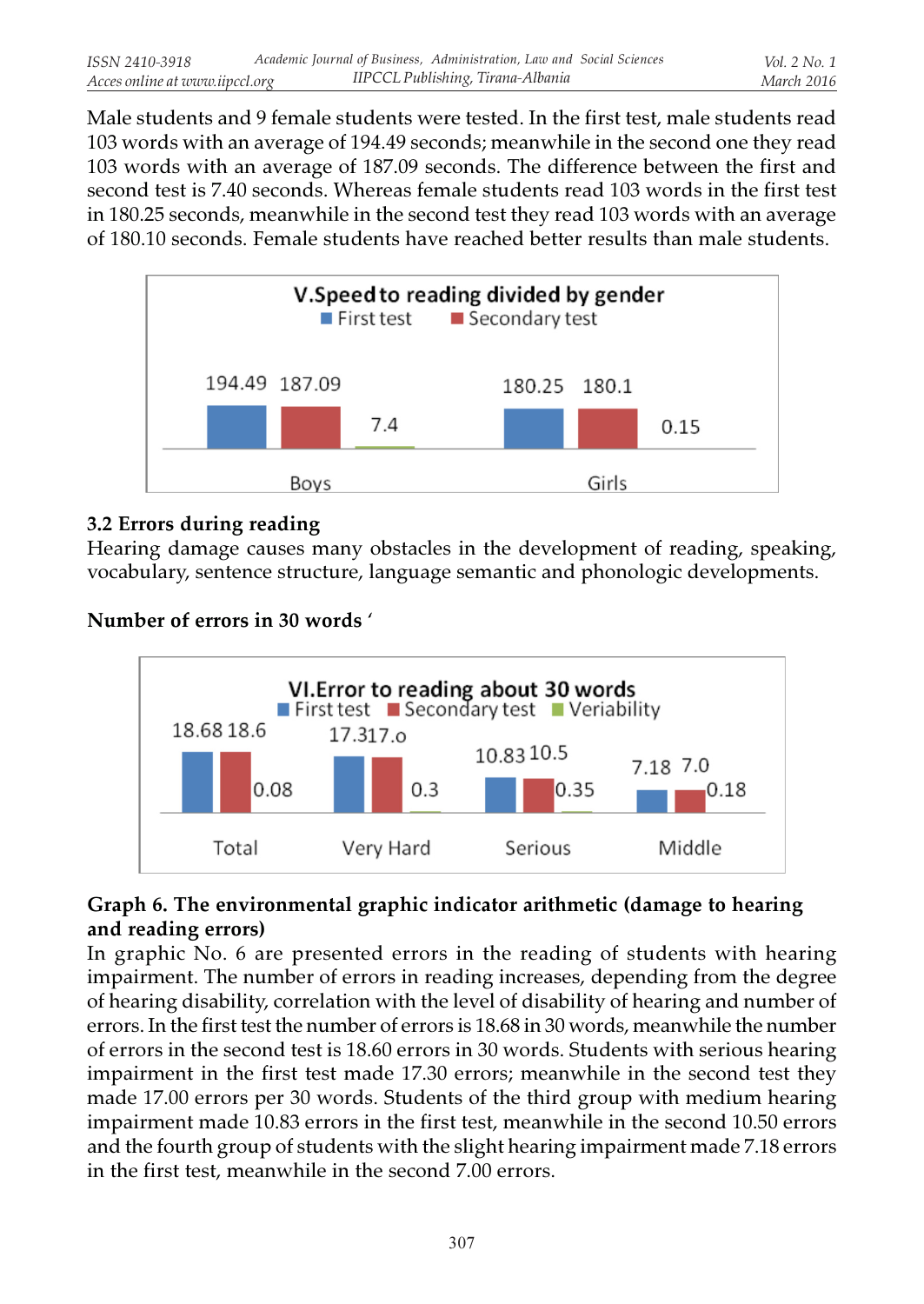# 3.3. Types of errors

During the reading of tests, we found these types of errors:

| Difficulty in connection font                         | 2.52 | 2.10 |
|-------------------------------------------------------|------|------|
| Reading the letters separately constituted            | 0.60 | 1.18 |
| Repetition of letters read Repetition of letters read | 2.77 | 2.05 |
| Loss of line in text                                  | 1.18 | 0.90 |

1. Difficulties in linking more characters to words - number of errors was expressed in 23 words. Most errors were found in these 5 words: fox-10.26%; good morning– 14.58%; singing–11.88%; laudatory–13.5%; at once–12.96 %.

2. During the reading of digraphs, a small number of students did not know that these digraphs represented a single letter.

3. The repeat of characters was almost insensitive; in 10 words they repeated only the first character of a word.

4. From 32 students, only 2 of them lost the row during reading.

5. With difficulties during reading were faced 10.92% of students.

#### 3.4. The Understanding of text

The process of understanding the text is more complicated for children with hearing impairment, because of two components of analysis and syntheses. Three factors are connected with this process, namely: similar content of text with knowledge and experience, relatedness and understanding of words in the text as well as the composition of the text.



#### Chart No. 7 Understanding the text according to classes in %

The best results in the understanding of text have shown students of VIII grade, reaching 41% of understood text; meanwhile in the second test of reading they understood 43.10%. The students of VI grade arrived at 29.20% of understood text in the first test and 30.10% in the second one. Students of VII grade have reached 26% of understood text, and 27.9% in the second one.

#### 4. Conclusions

This paper proved that hearing impairment affects the speed of reading. Good Listening is a good precondition for success in school and affects the speed of reading.